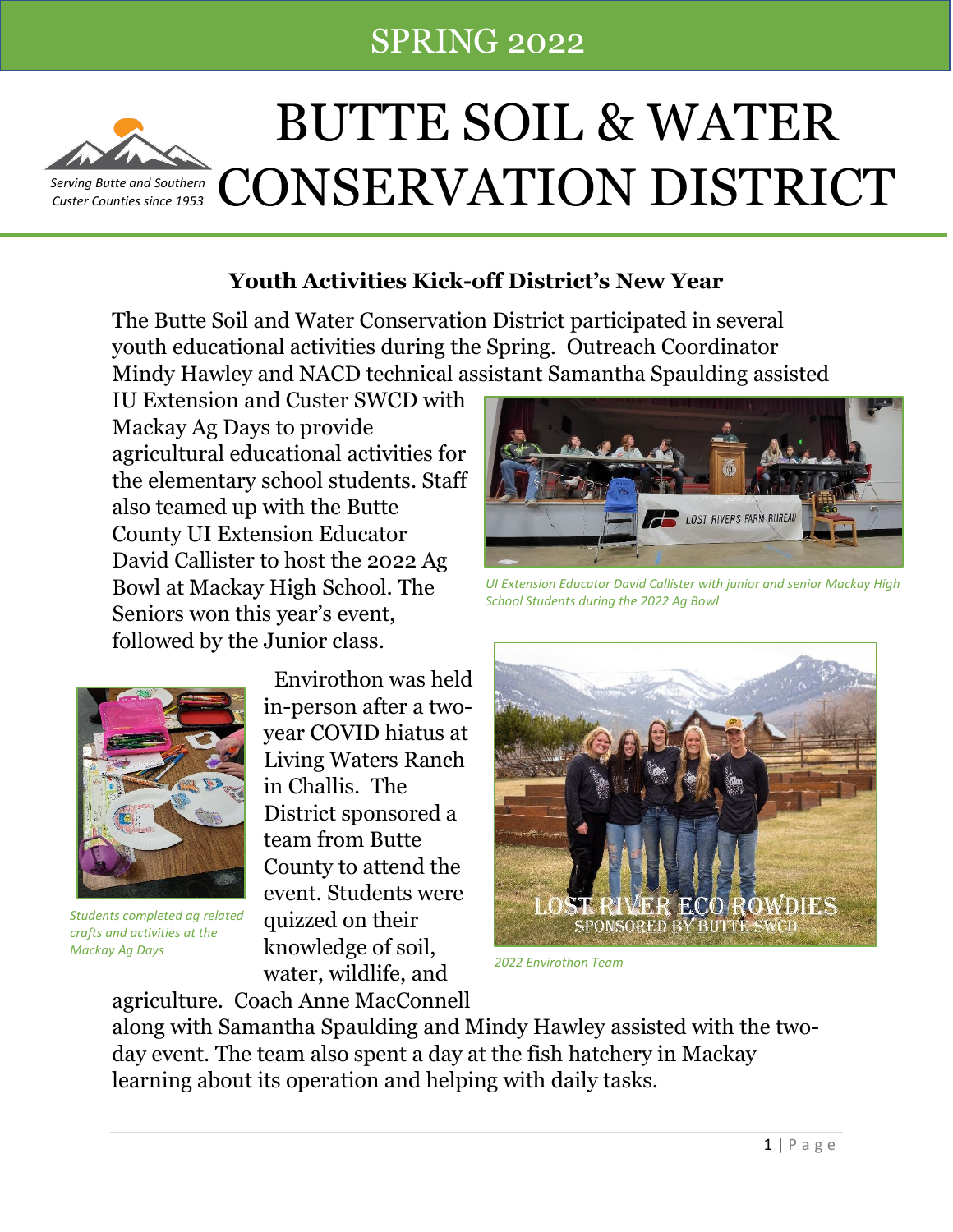#### **Invasive Species Spotlight**

A study*<sup>1</sup>* published in 2022 investigated cheatgrass suppression with herbicide and subsequent seeding success on arid rangelands in Nevada. They found that the preemergent herbicide Imazapic reduced cheatgrass densities by over 95%. This reduced the competition for resources and helped seedings become established at a significantly higher rate than un-treated plots. They also found that seed mix composition, seeding rate, seeding methods, and precipitation amounts all played a role in successful reseeding establishment.

#### **NRCS Snow Survey**

The Arco NRCS office staff collected snow survey data from January – April. This data helps farmers and ranchers make water and irrigation decisions for the coming growing season. Thank you for your hard work Berett and Jesse!



*NRCS' Berett Rosenkrance* 



*NRCS Team Lead Jesse Fullmer* 

#### **New Office Location**

The Butte SWCD recently moved to a new office location in Arco. Our new physical address is 260 W. Grand Avenue, Suite 5, and our new phone number is 208-423- 8911. Our e-mail address will remain the same: [butteswcd@outlook.](mailto:butteswcd@outlook.com) [com.](mailto:butteswcd@outlook.com)

#### **Idaho Forest Products Commission Grant**

A \$250 grant was received from the Idaho Forest Products Commission to fund



*Trista Hawley plants her blue spruce seedling*

Arbor Day activities and forest education

*<sup>1</sup>Clements, et al. 2022. Seed Mix Performance and Cheatgrass Suppression on Arid Rangelands. Rangelands 44: 129- 135.*

*The Butte SWCD monthly board meetings are held the third Thursday of each month at the District's office at 260 W. Grand Ave. in Arco. Meeting information can be found at www.butteswcd.org.*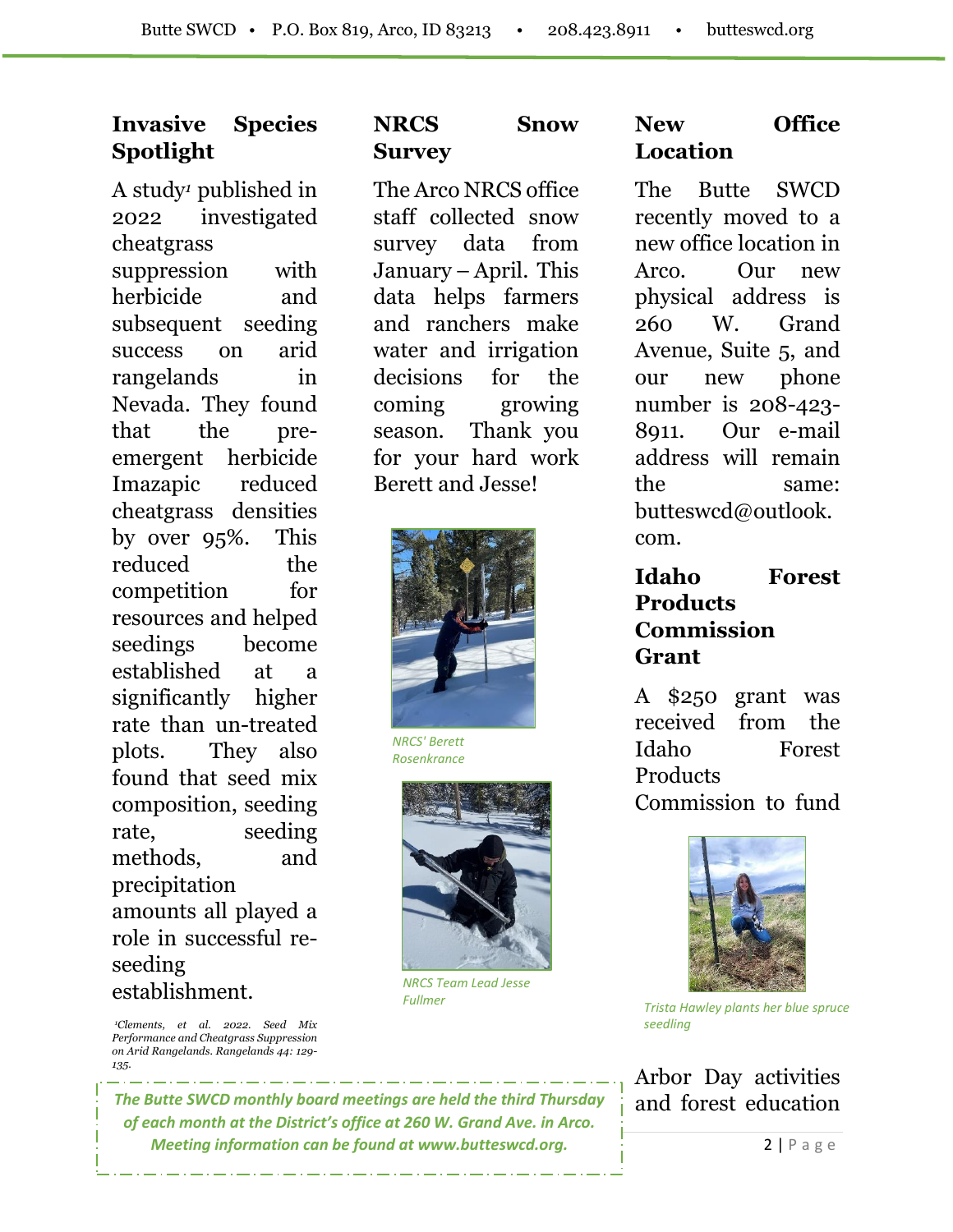for the District's 6th grade natural resources tour. Trees and educational material were handed out to 7<sup>th</sup> grade students at Arco and Mackay schools for Arbor Day. Trees were also provided to the public at the NRCS office on Arbor Day.

#### **2022 Poster Contest**

The District sponsored their annual 6th Grade Poster Contest at both Butte Middle School and Mackay



*1st Place*



*2nd Place*

Elementary in April. A 1st, 2nd and 3rd place winner were chosen overall. 1st received \$25, 2nd - \$15 and 3rd - \$10. Each participant also received a certificate of appreciation for entering the 2022 Poster Contest. The theme this year was "Healthy Soil: Healthy Life". The Butte SWCD overall winners will be entered in the Division VI contest this fall, with the potential of advancing to an Idaho State contest and then a national contest.

Butte SWCD overall winners were- 1st: Breyan Barger, 2nd: Raven Williams and



*3rd Place*

3rd: Jerzi Gonzolez.

Congratulations and thank you to each student who entered our contest and to Mrs. Kimball and Mrs. Wood for letting us visit their classrooms.

# **WQPA Reinstated**

The 2022 legislature session reinstated the State's Water Quality Program for Agriculture (WQPA) by allocating \$5 million to be spent toward water quality and quantity projects. The funds will be administered by the Idaho Soil and Water Conservation Commission and eligible entities and individuals can submit an application for consideration. More information can be found on the Commission's website at [www.swc.idaho.gov.](http://www.swc.idaho.gov/)